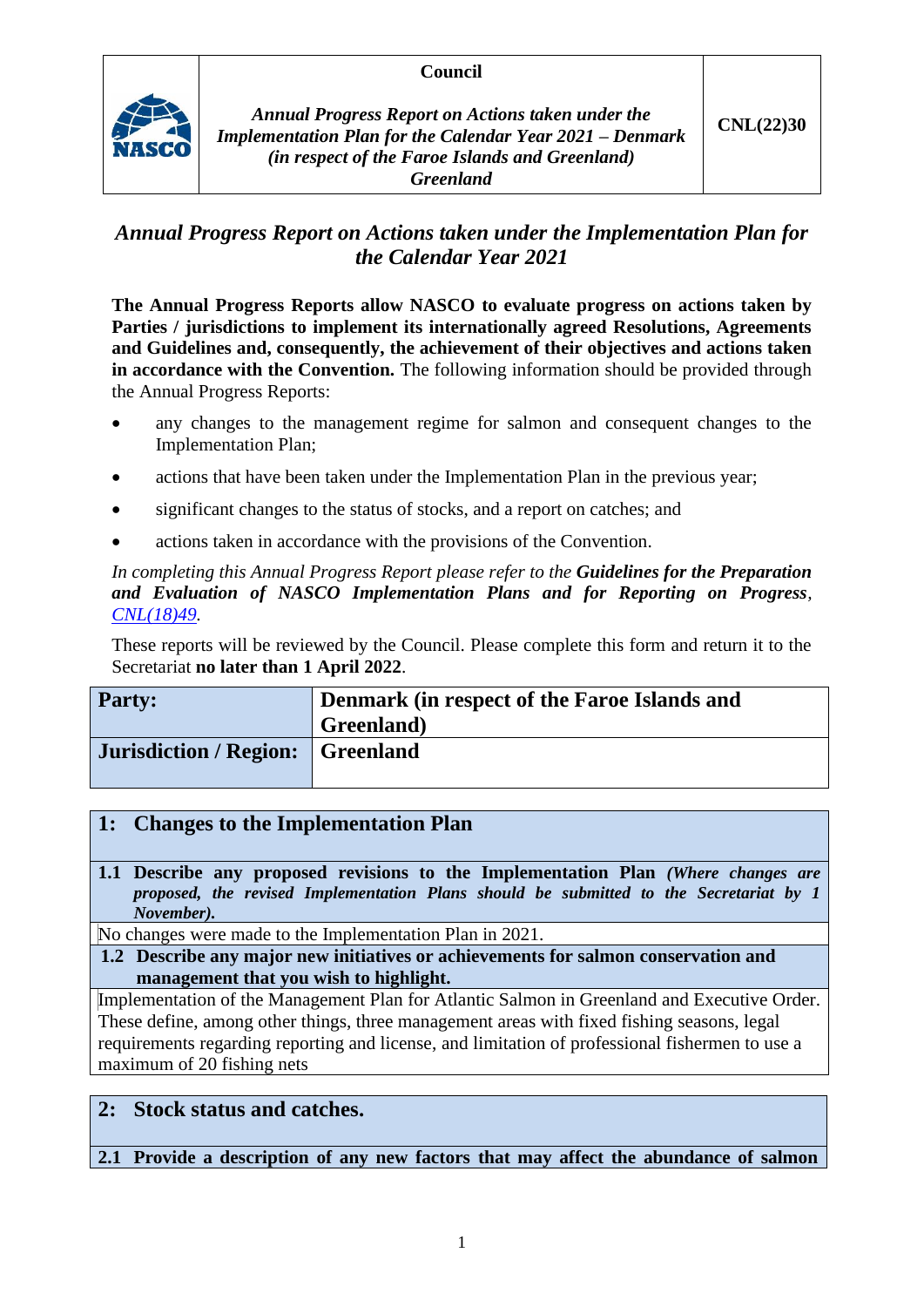**stocks significantly and, if there has been any significant change in stock status since the development of the Implementation Plan, provide a brief (200 word max) summary of these changes.**

**2.2 Provide the following information on catches:** *(nominal catch equals reported quantity of salmon caught and retained in tonnes 'round fresh weight' (i.e. weight of whole, ungutted, unfrozen fish) or 'round fresh weight equivalent').*

| (a) provisional nominal   | In-river         | Estuarine        | Coastal       | Total         |
|---------------------------|------------------|------------------|---------------|---------------|
| catch (which may be       | $\Omega$         | 0                | 40.0 tonnes   | 40.0 tonnes   |
| subject to revision) for  |                  |                  |               |               |
| $2021$ (tonnes)           |                  |                  |               |               |
| (b) confirmed nominal     | $\boldsymbol{0}$ | $\boldsymbol{0}$ | $30.7$ tonnes | $30.7$ tonnes |
| catch of salmon for       |                  |                  |               |               |
| $2020$ (tonnes)           |                  |                  |               |               |
| (c) estimated             |                  | $\overline{0}$   | 8 tonnes      | 8 tonnes      |
| unreported catch for      |                  |                  |               |               |
| $2021$ (tonnes)           |                  |                  |               |               |
| (d) number and            | N.A.             |                  |               |               |
| percentage of salmon      |                  |                  |               |               |
| caught and released in    |                  |                  |               |               |
| recreational fisheries in |                  |                  |               |               |
| 2021                      |                  |                  |               |               |

## **3: Implementation Plan Actions.**

#### **3.1 Provide an update on progress on actions relating to the Management of Salmon Fisheries** *(section 2.9 of the Implementation Plan).*

*Note: the reports under 'Progress on action to date' should provide a brief overview of each action. For all actions, provide clear and concise quantitative information to demonstrate progress. In circumstances where quantitative information cannot be provided for a particular action because of its nature, a clear rationale must be given for not providing quantitative information and other information should be provided to enable progress with that action to be evaluated. While referring to additional material (e.g. via links to websites) may assist those seeking more detailed information, this will not be evaluated by the Review Group.*

|               |                              | scening more acumen information, mis whi not be evaluated by the Kevich Group. |
|---------------|------------------------------|--------------------------------------------------------------------------------|
| <b>Action</b> | Description of action        | Evaluation of the reporting system implemented in 2018                         |
| F1:           | (as submitted in the $IP$ ): | through the new Government of Greenland Executive Act,                         |
|               |                              | including 0-catch reporting requirement and validation process                 |
|               |                              | taking place after the end of the fishing season.                              |
|               | Expected outcome             | Improved reporting and more valid data, which can be used to                   |
|               | (as submitted in the $IP$ ): | improve management measures.                                                   |
|               | Progress on action to        | The new Executive Order, valid prior to the 2021 fishing                       |
|               | date                         | season, continues to make 0-catch reporting a legal                            |
|               | (Provide a brief overview)   | requirement.                                                                   |
|               | with a quantitative          | Furthermore, the deadline for reporting 0-catch was                            |
|               | measure, or other justified  | reduced from 30 days to 14 days after end of season                            |
|               | evaluation, of progress.     | within each subarea.                                                           |
|               | Other material (e.g.         |                                                                                |
|               | website links) will not be   | The reporting percentage in 2021 fell to $69.5$ %, from                        |
|               | evaluated):                  |                                                                                |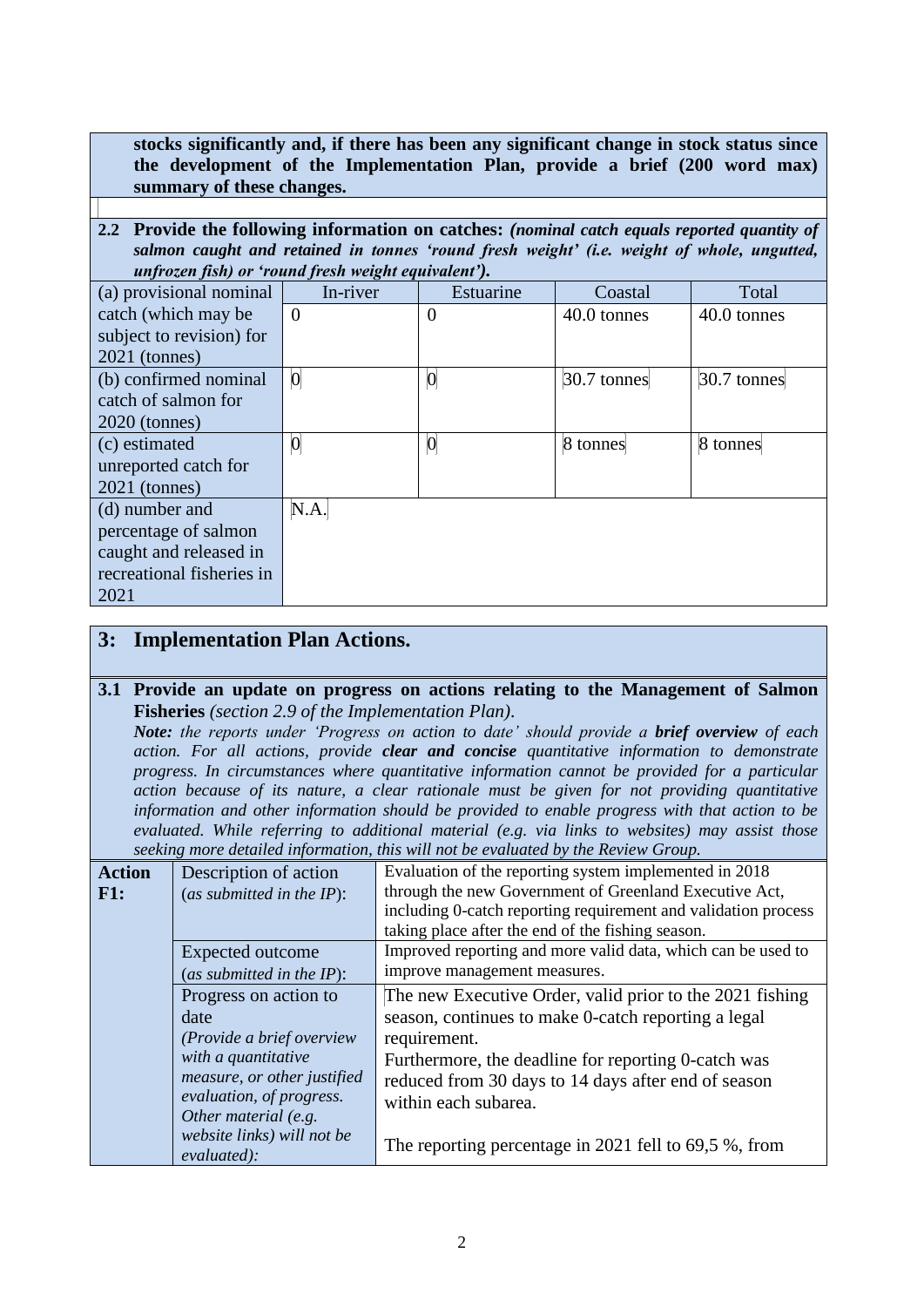|                      |                                                                                                                              | 81,4 % in 2020.                                                                                                                                                                                                                                                                                                                                                                                                                                                                                                                                                                                                                                                                                                                                                                                                                                                                       |
|----------------------|------------------------------------------------------------------------------------------------------------------------------|---------------------------------------------------------------------------------------------------------------------------------------------------------------------------------------------------------------------------------------------------------------------------------------------------------------------------------------------------------------------------------------------------------------------------------------------------------------------------------------------------------------------------------------------------------------------------------------------------------------------------------------------------------------------------------------------------------------------------------------------------------------------------------------------------------------------------------------------------------------------------------------|
|                      |                                                                                                                              |                                                                                                                                                                                                                                                                                                                                                                                                                                                                                                                                                                                                                                                                                                                                                                                                                                                                                       |
|                      |                                                                                                                              | The total number reports received in 2021 was 1849<br>equivalent to an increase of 40% compared to 2020.<br>Of these, 61 % were received within season, 31 %<br>between time of closure and last day of reporting, while 8<br>% were received late.<br>The total number of 0-catch reports was 347. Of these, 37<br>% were received within season, 41 % between time of<br>closure and last day of reporting, while 22 % were<br>received late.<br>However, it must be considered that the reporting<br>deadline was reduced drastically in 2021.<br>Analyses after the 2021 season showed an increase in the<br>average delay of reports, from 8 days in 2020 to 12 days,<br>until the Greenland Fisheries Authorities (GFLK)<br>received reports. The Ministry of Fisheries and Hunting<br>will use this data to look into further improvement of<br>catch reporting in the future. |
|                      |                                                                                                                              |                                                                                                                                                                                                                                                                                                                                                                                                                                                                                                                                                                                                                                                                                                                                                                                                                                                                                       |
|                      | Current status of action:                                                                                                    | Ongoing                                                                                                                                                                                                                                                                                                                                                                                                                                                                                                                                                                                                                                                                                                                                                                                                                                                                               |
|                      | If 'Completed', has the<br>action achieved its                                                                               |                                                                                                                                                                                                                                                                                                                                                                                                                                                                                                                                                                                                                                                                                                                                                                                                                                                                                       |
|                      | objective?                                                                                                                   |                                                                                                                                                                                                                                                                                                                                                                                                                                                                                                                                                                                                                                                                                                                                                                                                                                                                                       |
| <b>Action</b><br>F2: | Description of action<br>(as submitted in the $IP$ ):                                                                        | Enhance awareness and implementation of the new license<br>system, requiring all fishermen, including private to hold a<br>license and the requirement that the issuance of a license is<br>based on the previous year's reporting.                                                                                                                                                                                                                                                                                                                                                                                                                                                                                                                                                                                                                                                   |
|                      | Expected outcome<br>(as submitted in the $IP$ ):                                                                             | Increased awareness and full implementation of the new legal<br>requirement, which should lead to improved reporting and<br>better data.                                                                                                                                                                                                                                                                                                                                                                                                                                                                                                                                                                                                                                                                                                                                              |
|                      | Progress on action to<br>date<br>(Provide a brief overview<br>with a quantitative                                            | The public citizen website sullissivik.gl, where online<br>reporting is possible, was improved with personal login to<br>improve data quality in 2021.                                                                                                                                                                                                                                                                                                                                                                                                                                                                                                                                                                                                                                                                                                                                |
|                      | measure, or other justified<br>evaluation, of progress.<br>Other material (e.g.<br>website links) will not be<br>evaluated): | Radio spots reminding people to apply for a license and<br>to report timely ran daily in the national radio throughout<br>the 2021-season. Additional reminders were made<br>through press releases and social media.                                                                                                                                                                                                                                                                                                                                                                                                                                                                                                                                                                                                                                                                 |
|                      |                                                                                                                              | License appliers that did not fulfil the reporting<br>requirement in 2020 were not issued licenses in 2021.                                                                                                                                                                                                                                                                                                                                                                                                                                                                                                                                                                                                                                                                                                                                                                           |
|                      | Current status of action:                                                                                                    | Ongoing                                                                                                                                                                                                                                                                                                                                                                                                                                                                                                                                                                                                                                                                                                                                                                                                                                                                               |
|                      | If 'Completed', has the                                                                                                      |                                                                                                                                                                                                                                                                                                                                                                                                                                                                                                                                                                                                                                                                                                                                                                                                                                                                                       |
|                      | action achieved its<br>objective?                                                                                            |                                                                                                                                                                                                                                                                                                                                                                                                                                                                                                                                                                                                                                                                                                                                                                                                                                                                                       |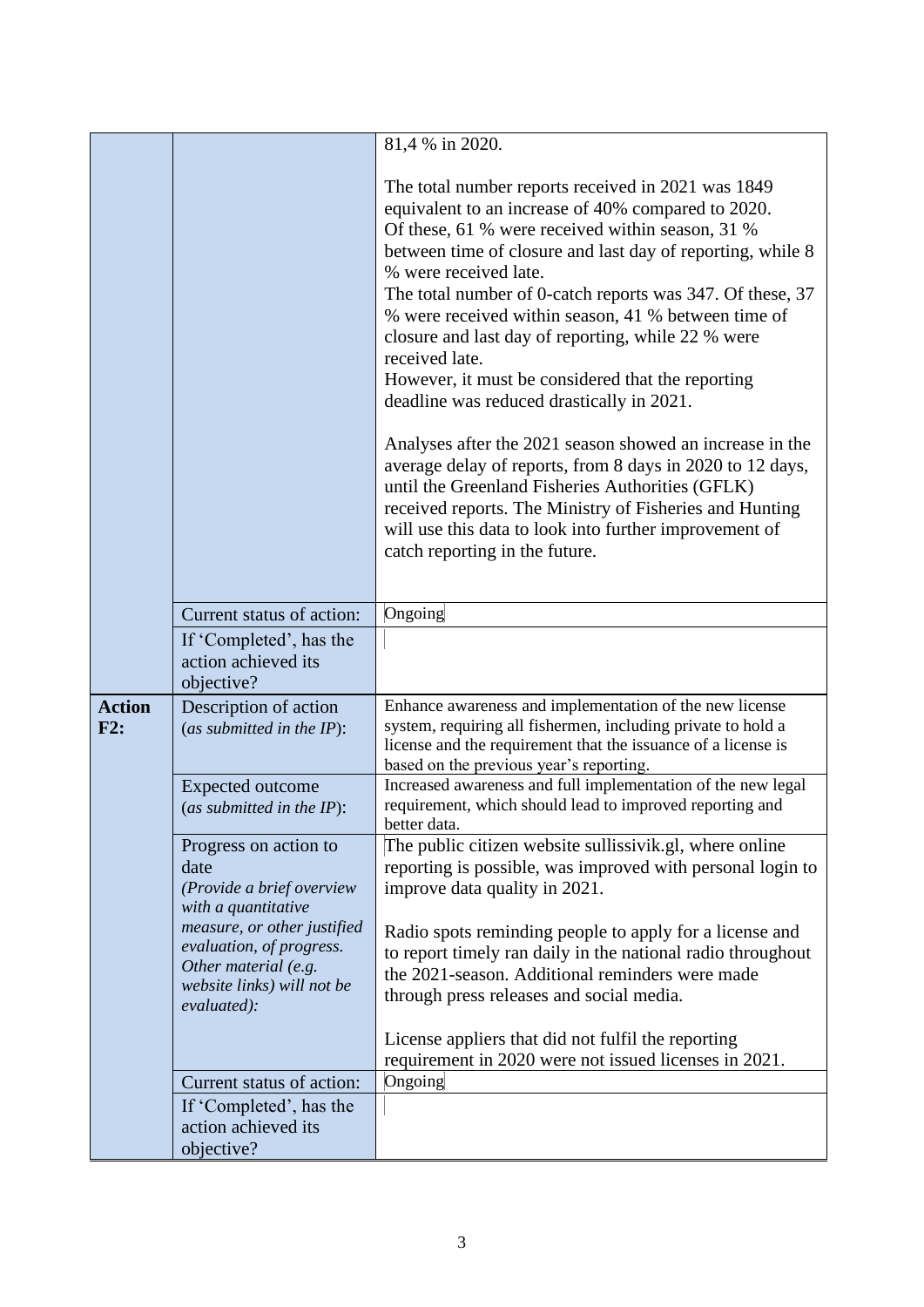| <b>Action</b> | Description of action        | Continue the heightened level of monitoring and control of the |
|---------------|------------------------------|----------------------------------------------------------------|
| <b>F3:</b>    | (as submitted in the $IP$ ): | salmon fishery and the increased focus on salmon fishing in    |
|               |                              | the Greenland Fisheries License Control Authority.             |
|               | <b>Expected outcome</b>      | Improved monitoring and control, which should also lead to     |
|               | (as submitted in the $IP$ ): | improved reporting and stronger compliance for both            |
|               |                              | professional and private fishermen.                            |
|               | Progress on action to        | GFLK performed day to day monitoring of the quota              |
|               | date                         | uptake during the fishing season.                              |
|               | (Provide a brief overview    | Quota uptake was made public on the GFLK website.              |
|               | with a quantitative          |                                                                |
|               | measure, or other justified  | The fisheries inspectors were in 2021 able to complete a       |
|               | evaluation, of progress.     | salmon campaign in South Greenland, however with               |
|               | Other material (e.g.         | restrictions for participating in meetings with many           |
|               | website links) will not be   | participants due to covid19. The campaign is intended to       |
|               | evaluated):                  | be conducted without restrictions in the 2022 season.          |
|               |                              |                                                                |
|               |                              | Reminders for fishermen to report catch were made              |
|               |                              | through press releases, radio spots and Facebook               |
|               |                              |                                                                |
|               |                              | campaigns.                                                     |
|               |                              |                                                                |
|               |                              | Meetings was also held between GFLK, KNAPK and the             |
|               |                              | Ministry.                                                      |
|               | Current status of action:    | Ongoing                                                        |
|               | If 'Completed', has the      |                                                                |
|               | action achieved its          |                                                                |
|               | objective?                   |                                                                |

#### **3.2 Provide an update on progress on actions relating to Habitat Protection and Restoration** *(section 3.5 of the Implementation Plan).*

*Note: the reports under 'Progress on action to date' should provide a brief overview of each action. For all actions, provide clear and concise quantitative information to demonstrate progress. In circumstances where quantitative information cannot be provided for a particular action because of its nature, a clear rationale must be given for not providing quantitative information and other information should be provided to enable progress with that action to be evaluated. While referring to additional material (e.g. via links to websites) may assist those seeking more detailed information, this will not be evaluated by the Review Group.*

| <b>Action</b><br>H1: | Description of action<br>(as submitted in the $IP$ ):                                                                                                                | The completion and adoption of a protection plan for the<br>Kapisillit River stock and the entire river area.                                                                                                                                                                                                                   |
|----------------------|----------------------------------------------------------------------------------------------------------------------------------------------------------------------|---------------------------------------------------------------------------------------------------------------------------------------------------------------------------------------------------------------------------------------------------------------------------------------------------------------------------------|
|                      | Expected outcome<br>(as submitted in the $IP$ ):                                                                                                                     | Protection of the entire river areas including adjacent estuarine<br>area from anthropogenic effects (pollution, development of<br>agriculture and gillnetting) and specifying rules of public<br>access, including fishery.                                                                                                    |
|                      | Progress on action to<br>date<br>(Provide a brief overview<br>with a quantitative<br>measure, or other justified<br>evaluation, of progress.<br>Other material (e.g. | The work on an Executive Order regarding protection of<br>the Kapisillit river area has been postponed due to a new<br>project that is planned to start in 2023. This project<br>involves turning the area Kapisillit - Austmannadalen into<br>a national park. This will include protection of the entire<br>Kapisillit river. |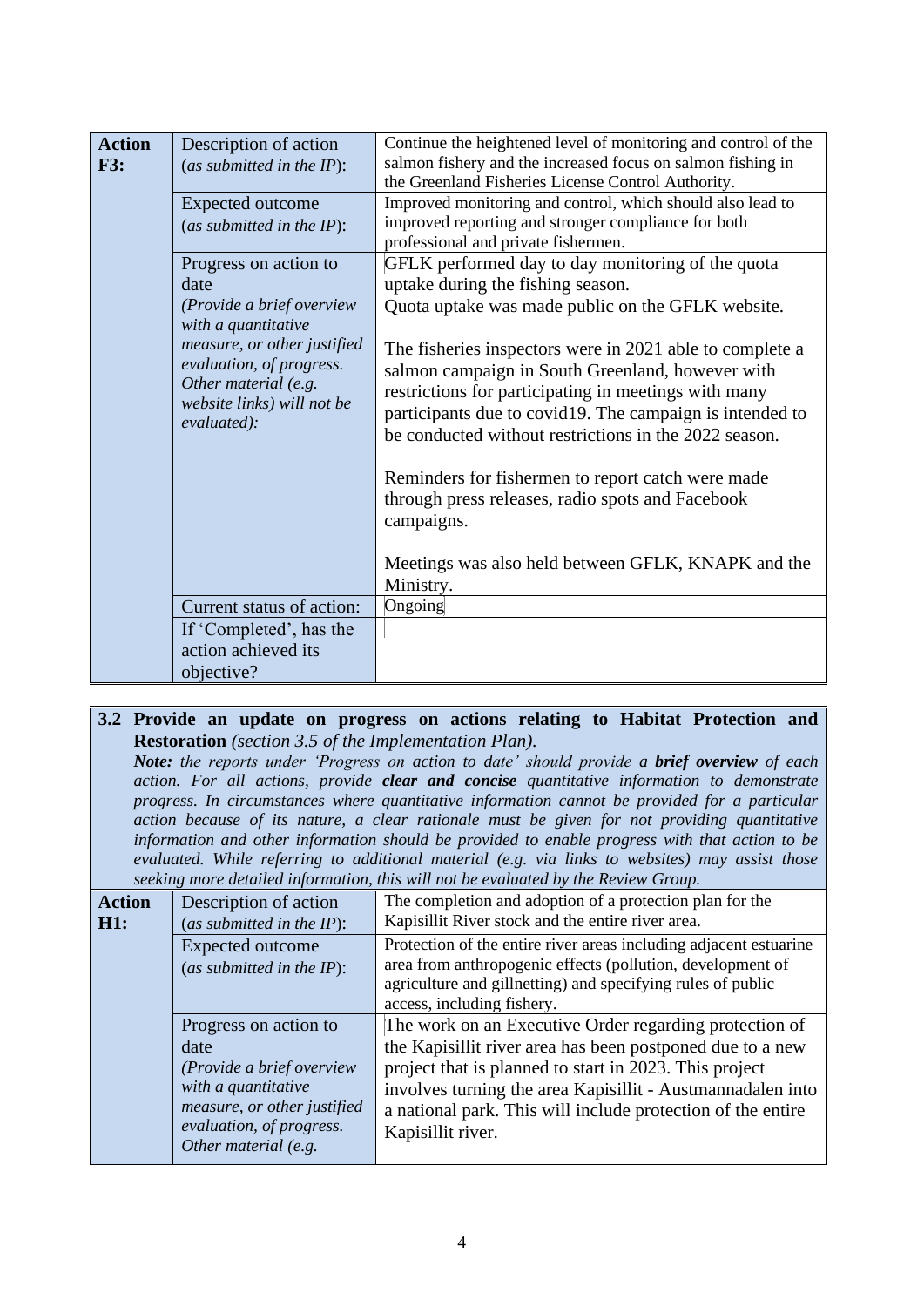| website links) will not be<br>evaluated): | However, the Executive Order on Salmon of 2021, § 17,<br>defines multiple restrictions regarding the Kapisillit River<br>stock and regulations of fishing gear allowed in the area. |
|-------------------------------------------|-------------------------------------------------------------------------------------------------------------------------------------------------------------------------------------|
|                                           | Furthermore, the Kapisillit river is protected under the<br>Environment Law of 2011, due to the rivers' properties of<br>drinking water supply for the Kapisillit settlement.       |
| Current status of action:                 | Ongoing                                                                                                                                                                             |
| If 'Completed', has the                   |                                                                                                                                                                                     |
| action achieved its                       |                                                                                                                                                                                     |
| objective?                                |                                                                                                                                                                                     |

#### **3.3 Provide an update on progress on actions relating to Aquaculture, Introductions and Transfers and Transgenics** *(section 4.11 of the Implementation Plan).*

*Note: the reports under 'Progress on action to date' should provide a brief overview of each action. For all actions, provide clear and concise quantitative information to demonstrate progress. In circumstances where quantitative information cannot be provided for a particular action because of its nature, a clear rationale must be given for not providing quantitative information and other information should be provided to enable progress with that action to be evaluated. While referring to additional material (e.g. via links to websites) may assist those seeking more detailed information, this will not be evaluated by the Review Group.*

| <b>Action</b> | Description of action        |                 |
|---------------|------------------------------|-----------------|
| A1:           | (as submitted in the $IP$ ): |                 |
|               | Expected outcome             |                 |
|               | (as submitted in the IP):    |                 |
|               | Progress on action to        |                 |
|               | date                         |                 |
|               | (Provide a brief overview    |                 |
|               | with a quantitative          |                 |
|               | measure, or other justified  |                 |
|               | evaluation, of progress.     |                 |
|               | Other material (e.g.         |                 |
|               | website links) will not be   |                 |
|               | evaluated):                  |                 |
|               | Current status of action:    | Choose an item. |
|               | If 'Completed', has the      |                 |
|               | action achieved its          |                 |
|               | objective?                   |                 |

## **4: Additional information required under the Convention**

4.1 Details of any laws, regulations and programmes that have been adopted or repealed since the last notification.

A new Executive Order on fishery for salmon was adopted in 2021, limiting the reporting deadline to 14 days after the closure of the fishing season. Three management areas with fixed fishing season were introduced. The quota is given in accordance with a distribution key and is divided between the two management areas in West Greenland. Professional fishermen are restricted to use a maximum of 20 nets. All other restrictions remain.